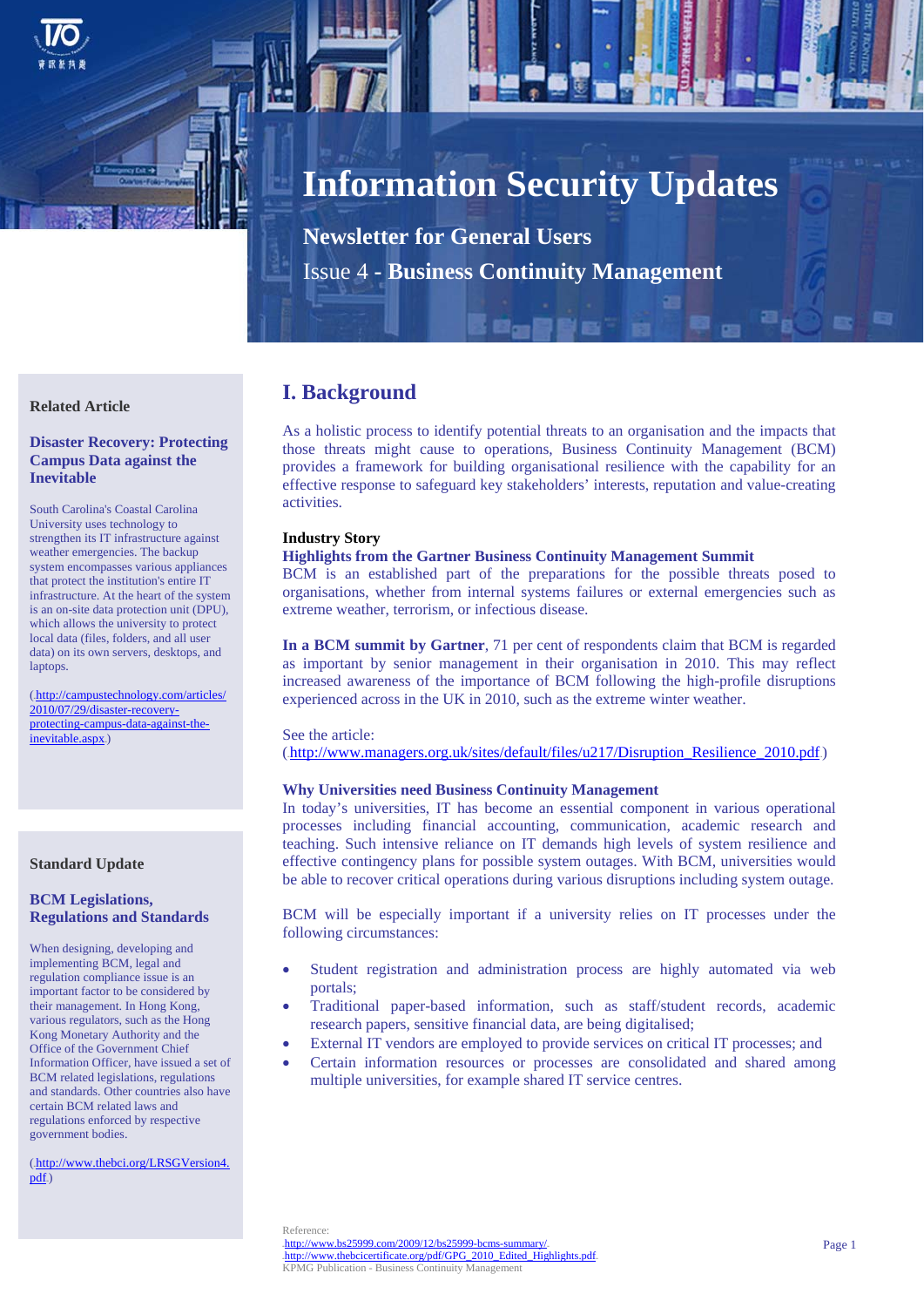# **II. Management**

#### **Statistical Report**

#### **Symantec sees opportunity as world is awash in data**

Surveys point to a 400% rise in data growth over the next four years. What is of critical significance to industry is that over the next few years, IT budgets are projected to grow only 20% and administration staff is likely to increase only 10% as against the data growth of 400%. The changing scenario caused by data growth will lead to increased storage, administration and back-up window costs, besides making disaster recovery more expensive.

(.http://economictimes.indiatimes.com/i nfotech/software/Symantec-seesopportunity-as-world-is-awash-indata/articleshow/6261756.cms.)

# **Related Article**

### **Professional Practices for Business Continuity Practitioners**

BCM identifies potential impacts that threaten an organisation and provides a framework for building resilience with the capability for an effective response that safeguards the interests of its key stakeholders, reputation and value creating activities. The primary objective is to allow the Executive to continue to manage business operations under adverse conditions, by the introduction of appropriate resilience strategies, recovery objectives, business continuity, operational risk management considerations and crisis management plans.

(.https://www.drii.org/docs/ppintro.pdf.)

Facing with increased exposure to new risks and a decreasing tolerance for disruptions to their operations, universities may find it prudent to evaluate their ability to respond to crisis and mitigate possible future risks.

#### **BCM Lifecycle**

BCM Lifecycle is a series of good practices for universities to implement business continuity management. There are four stages in a typical BCM lifecycle.



#### **Stage 1 – Determine Risk Profile**

To start the BCM Lifecycle, universities' management shall understand its organisation by reviewing what its objectives are, how it works functionally and the constraints of the environment where it operates. Several tools and methodologies can be used to understand the organisation and determine the risk profile.

**Business Impact Analysis (BIA)** 

BIA evaluates the impact over time of a disruption to an organisation's ability to operate.

- **Continuity Requirements Analysis (CRA)**  CRA estimates the resources, facilities and external services that each activity will
	- require at both resumption and return to "business as usual" after a disruption.
- **Risk Assessment**

Risk assessment estimates the likelihood and impact on specific functions based on threats to known vulnerabilities.

#### **Stage 2 – Determine Business Continuity Management Strategy**

After determining the risk profiles (i.e. vulnerability, threat and impact) of universities' key resources and activities based on BIA, CRA or risk assessment outcome, management shall develop corresponding BCM strategies in response to the assessed risk profile of each key resource or activity. The most commonly applied BCM strategies are listed below:

#### **Risk Acceptance**

Universities may adopt a "do nothing" BCM strategy if the risk level is low and can be acceptable within universities' risk appetite.

References:

 $\text{http://www.bs25999.com/2009/12/bs25999-bcms-summar}$ http://www.thebcicertificate.org/pdf/GPG\_2010\_Edited\_Highlights.pdf. KPMG Publication - Business Continuity Management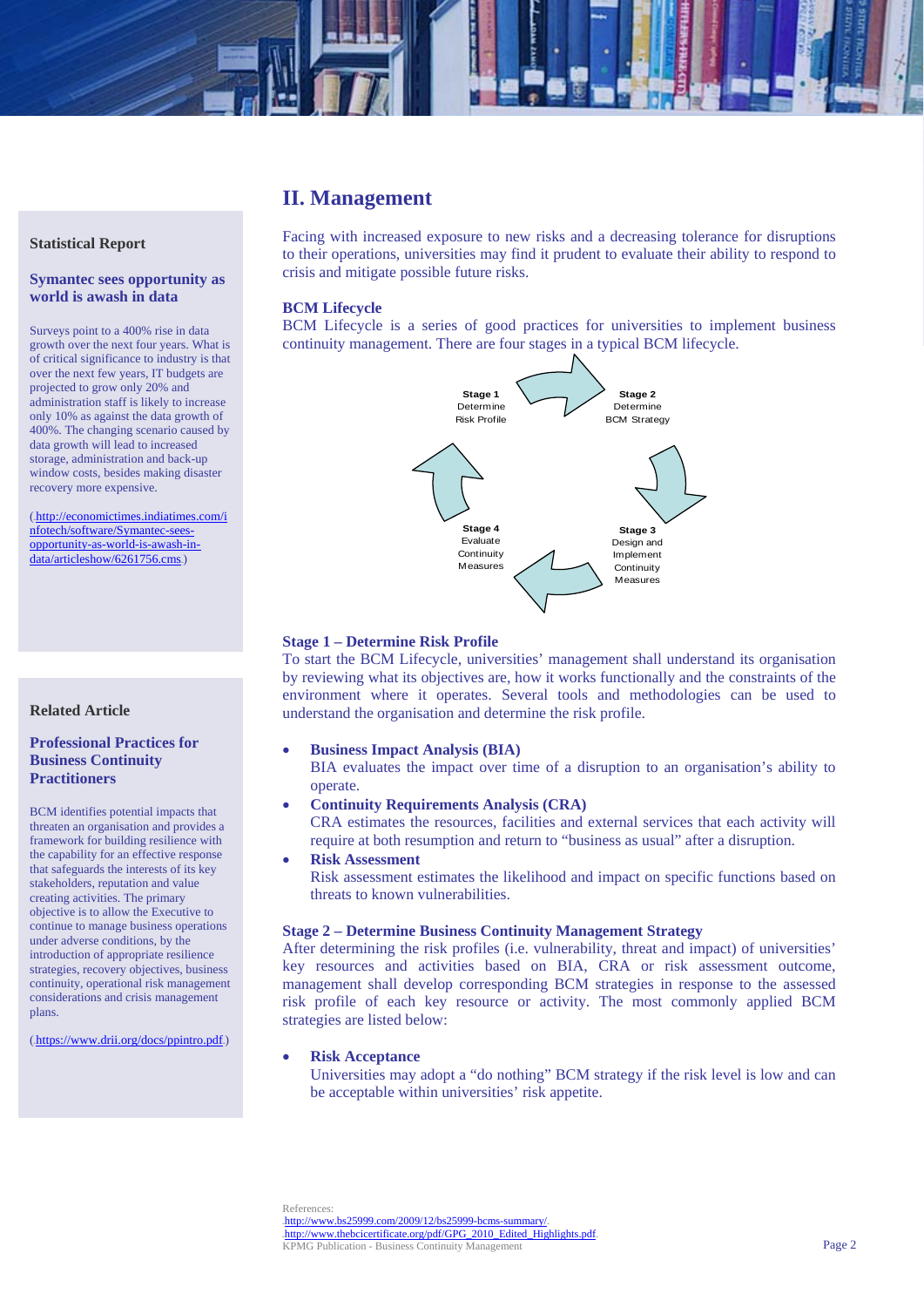# **Related Article**

#### **Ensuring business continuity in higher education IT**

In education institutions, as in many other types of organization, the influence of IT systems has gradually crept in to all the functions of the organizations. In all academic subject areas and across administrative functions, IT systems now perform a range of essential roles. However, the gradual creep of our dependence on technology has left many institutions unaware of their reliance upon it. As a result, it is easy to neglect the effect that a catastrophic event might have in IT terms.

(.http://www.corp.att.com/edu/docs/HE  $BC.pdf$ )

#### **Related Article**

# **Ensuring Business Continuity during a Pandemic Outbreak**

In the wake of alerts from the World Health Organization (WHO) and President Obama's October 24 declaration of a national H1N1 health emergency, public and private agencies in the U.S. and other countries have been mobilizing their responses to the swine flu outbreak. With 74 countries reporting cases of H1N1 infection as of October, the epidemic is providing a real test of pandemic preparedness at all levels of society.

(.http://www.symantec.com/business/res ources/articles/article.jsp?aid=20091027 \_ensuring\_business\_continuity.)

# **II. Management (cont'd)**

# **Risk Transfer**

In the event of loss, universities may choose a risk transfer strategy that can transfer the economic damage to external insurance providers for financial compensation. However, such strategy does not provide protection against a loss of reputation.

#### **Risk Mitigation**

Universities may implement a set of internal controls and actions plans to reduce the possibilities or impact of a vulnerability being exploited.

## **Risk Avoidance**

When the risk is significant, in terms of either the probability or the impact of threats, the most effective strategy is to bypass / replace the original high risk activities or resources.

Upon completion of Stage 1 and Stage 2, management shall also determine the priorities based on assessed risk profiles and BCM strategies.

#### **Stage 3 – Design and Implement Continuity Measures**

The third stage of the BCM Lifecycle is to develop and implement a BCM response that realise agreed strategies through the process of developing a set of Business Continuity Plans (BCP). The following steps should be included:

#### **1. Design**

Universities should determine the people, processes and technologies that meet the minimum availability of key resources and the maximum time frame within which the key activities must be resumed.

The following major elements should be defined:

- Crisis Management Team members and reporting hierarchy;
- Staff resources and skills for implementing continuity measures;
- Backup operation premises;
- Secondary telecommunication architecture; and
- Data restoration techniques and equipments for backup operation premises.

#### **2. Implementation**

During the implementation phase, universities should consolidate all elements determined in the design phase and formulate them in the BCP. A typical BCP can include (but is not limited to) the following essential information for preparation for and recovery from an incident:

- Overview of the adopted recovery strategy;
- Overview of the BIA / CRA / Risk Assessment results:
- Management structure and composition;
- Management and staff cascade lists and notification procedures;
- Invocation authorities and procedures;
- Detail of recovery teams, members and tasks;
- Definition of recovery requirements and timeframes:
- Number of staff requiring recovery at each timeframe;
- Critical technology (hardware, software);
- Detail of offsite recovery locations and storage facilities, and the retrieval procedures; and
- Details of critical users and suppliers

References:

http://www.bs25999.com/2009/12/bs25999-bcms-summary/ //www.thebcicertificate.org/pdf/GPG\_2010\_Edited\_Highlights.pdf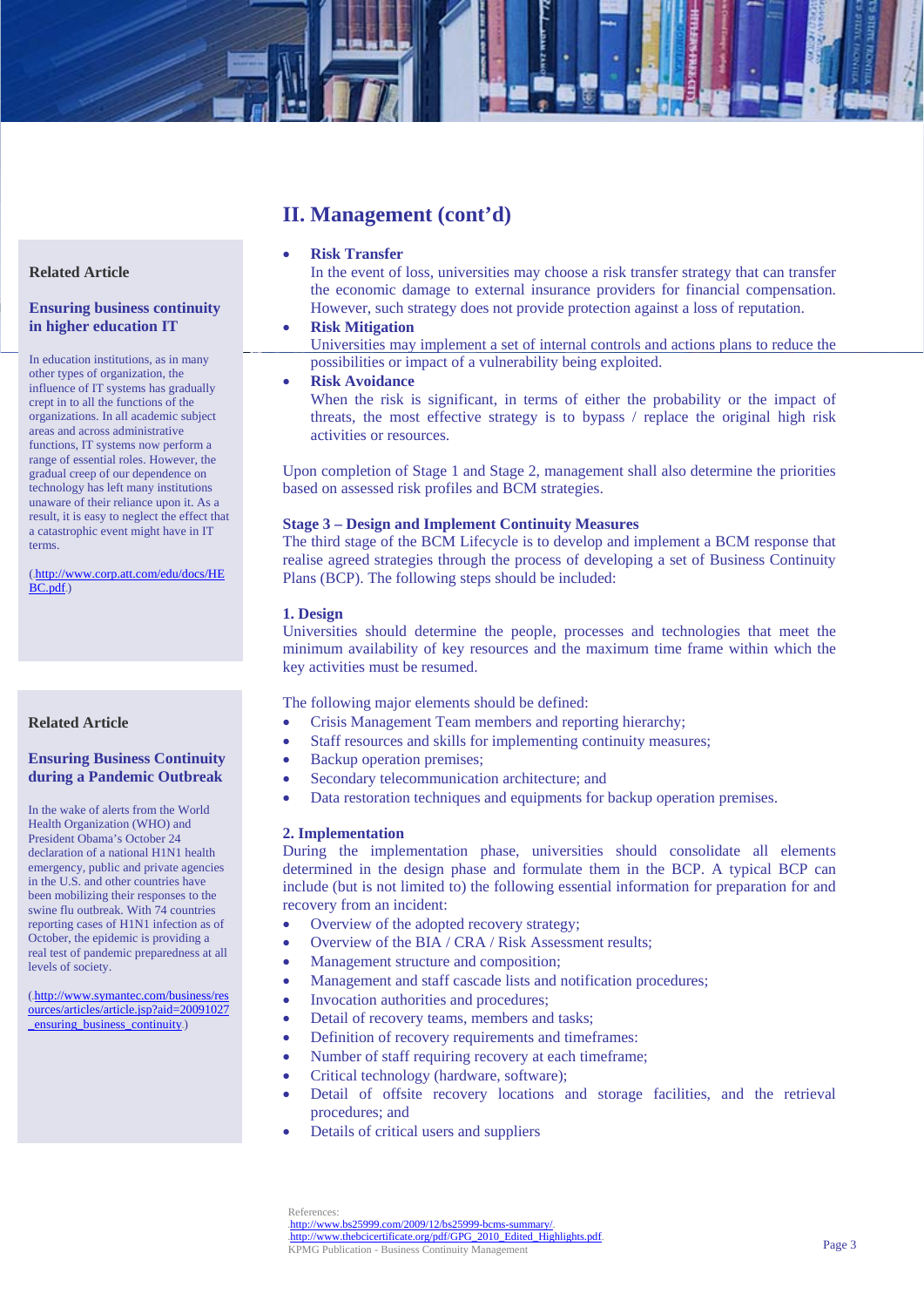# **Related Article**

# **Hayward's end just first step for BP**

Tony Hayward's resignation as BP's chief executive will go some way to meeting this precondition for recovery. But it will be nowhere near enough on its own.

 While Mr Hayward was in many ways an effective leader, he is right to step down. He must bear the ultimate responsibility for what went wrong after the Deepwater Horizon rig blew up on April 20. The explosion revealed many shortcomings, notably Mr Hayward's failure to fix BP's poor safety record. BP's crisis management was also poor. Mr Hayward made unwise statements to the media which appeared to play down the size of the spill.

 $(\underline{http://www.ft.com/cms/s/0/952ce64c-})$ 98e6-11df-9418-00144feab49a.html

# **Related Article**

# **Do you need a reality check for IT disaster preparedness?**

Almost every business has a business continuity and disaster recovery (BC/DR) plan in regard to overall facilities, operations and personnel affected by a disaster. But what most companies consider disastrous threats are weather-related or earthquakes or potential terrorist attacks. Smaller events, in physical scale, such as malfunctioning software caused by a computer virus or a power outage for an unforeseen amount of time, could end up being just as costly. When a disaster of this nature strikes, a business may realize its BC/DR plan has not kept pace with the ever-changing technological environment, and the need for an adequate IT BC/DR plan suddenly becomes glaringly apparent.

(.http://www.sbnonline.com/Local/Artic  $le/20418/73/244/Do$  you need a realit y\_check\_for\_IT\_disaster\_preparedness.  $\overline{\text{aspx?Category}}$ =)

# **II. Management (cont'd)**

#### **Stage 4 – Evaluate Continuity Measures**

Before finalising a BCP, adequate tests should be conducted by the university's management and relevant process owners to ensure correctness and applicability of the BCP. Common test approaches include paper test (process owners review BCP), structured walkthrough test (in-depth discussion of BCP procedures) and preparedness test (simulation of an actual incident in specific areas).

After the BCP is finalised and comes into effect, periodic BCP drill and review is a necessary practice within the BCM lifecycle as most organisations, including universities, exist in a dynamic environment and are subject to changes in people, processes, environment, risk, geography and strategy. Implementation of such regular BCP maintenance procedures seeks to ensure that the operational continuance capability accurately reflect the current nature, scale and complexity of the universities, and is understood by all universities' stakeholders and members.

#### **Roles and Responsibilities**

The roles and responsibilities per each level of management and user are summarised in the table below.

|                | <b>Top</b><br><b>Management</b>                                                                                | <b>IT</b><br><b>Management</b>                                                                                                      | <b>Middle Management</b><br>(e.g. Department,<br><b>Process Owner, etc)</b>                                                          | <b>General</b><br><b>User</b>                                                                                 |
|----------------|----------------------------------------------------------------------------------------------------------------|-------------------------------------------------------------------------------------------------------------------------------------|--------------------------------------------------------------------------------------------------------------------------------------|---------------------------------------------------------------------------------------------------------------|
| <b>Stage 1</b> | • Understand the<br>risk of the<br>university and the<br>need of Business<br>Continuity<br>Management          | $\bullet$ Perform risk<br>assessment specific<br>to the IT<br>environment                                                           | $\bullet$ Perform risk<br>assessment specific<br>to individual<br>departments<br>• Carry out business<br>impact analysis             | • Assist individual<br>departments on<br>risk assessment<br>and business<br>impact analysis                   |
| <b>Stage 2</b> | • Determine how<br>the university<br>should treat the<br>existing risks                                        | • Provide advice to<br>top management for<br>addressing IT<br>related risks                                                         | • Provide advice to<br>top management for<br>addressing risks<br>identified in<br>individual<br>departments                          | • Report their<br>concerns of the<br>acceptability of<br>risks in individual<br>departments                   |
| <b>Stage 3</b> | • Assign relevant<br>resource<br>• Ensure the BCPs<br>address the risk<br>profile of the<br>university         | • Coordinate with<br>individual<br>departments to<br>design and<br>implement BCPs<br>based on risk<br>assessment and BIA<br>results | • Coordinate with IT<br>management to<br>design and<br>implement BCPs<br>based on risk<br>assessment and BIA<br>results              | • Understand the<br>continuity<br>measures<br>• Be familiar with<br>relevant BCPs and<br>emergency<br>contact |
| <b>Stage 4</b> | $\bullet$ Evaluate the BCP<br>based on the BCP<br>tests<br>Initiate periodic<br><b>BCP</b> drill and<br>review | • Conduct adequate<br>tests to ensure the<br>correctness and<br>applicability of the<br>IT continuity<br>measures in BCP            | • Conduct adequate<br>tests to ensure the<br>correctness and<br>applicability of the<br>operational<br>continuity measures<br>in BCP | Participate in the<br>٠<br><b>BCP</b> tests and<br>provide feedbacks<br>to management                         |

References: http://www.bs25999.com/2009/12/bs25999-bcms-summary/ http://www.thebcicertificate.org/pdf/GPG\_2010\_Edited\_Highlights.pdf KPMG Publication - Business Continuity Management